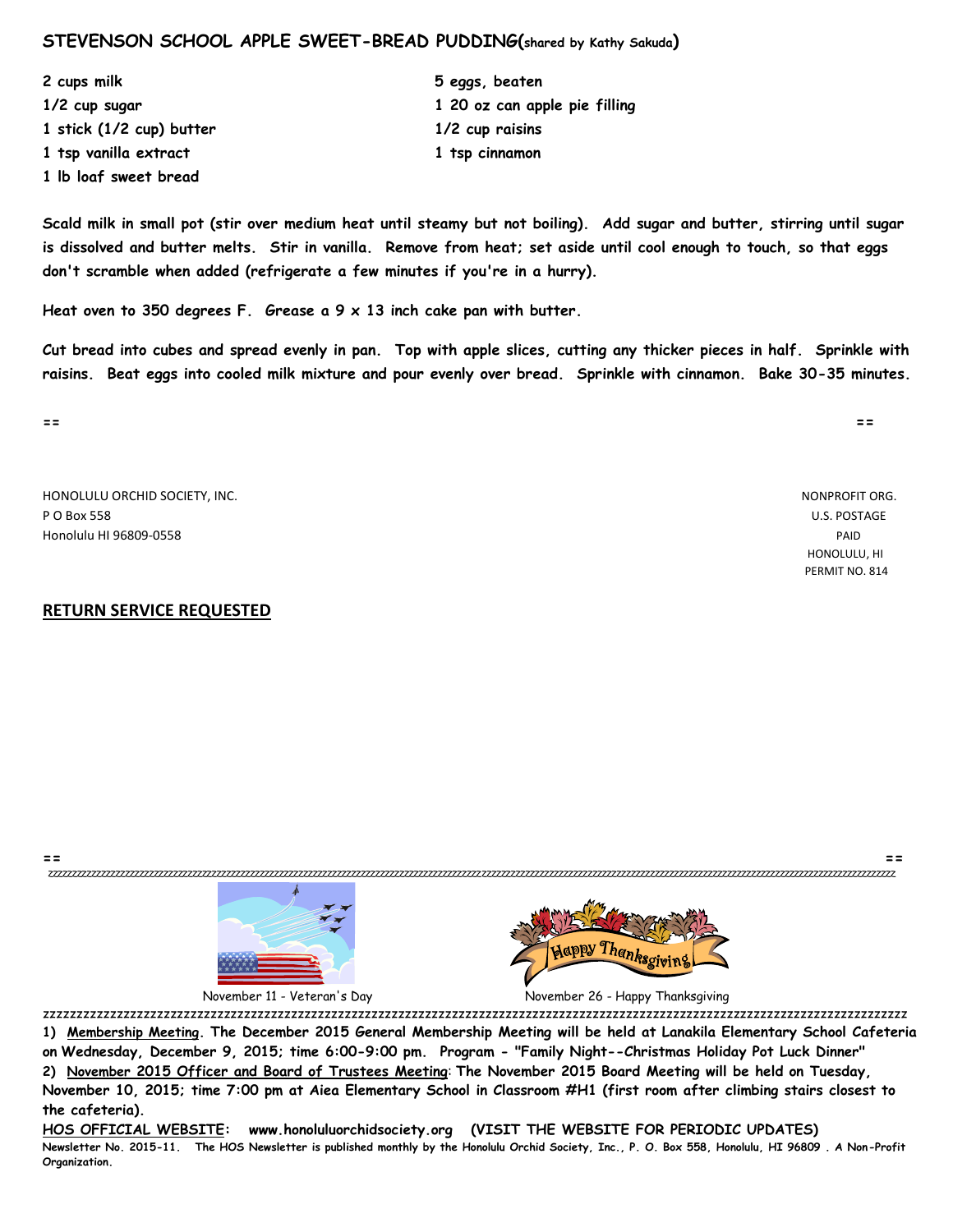## **HONOLULU ORCHID SOCIETY MONTHLY NEWSLETTER No. 2015-11**

HOS GENERAL MEETING

 Date: **Wednesday, November 11, 2015** Time/Place: 7:00 - 9:00 p.m., Lanakila Elementary School Cafeteria Program: **"Equitant Orchid Culture"** Speaker**: Ed Oka**

**The speaker for the November 11th meeting will be Ed Oka. Ed is an old time orchid grower, long time member and an Accredited Judge of the Honolulu Orchid Society. He will share his knowledge and know - how of the Equitant Orchid Culture.**

**The Wednesday meeting will commence at 7:00 PM in the Lanakila Elementary School Cafeteria. Guests are more than welcome. There is ample free parking in front of the Cafeteria. Refreshments will be served.**

Reminder to all who bring refreshments -- please tell our Refreshment Committee Rep your name and what you brought to share when you drop off your item at the refreshment table. Much appreciated!

**MAHALO NUI LOA**. Mahalo Walter Hiraishi for imparting your knowledge and hands-on demonstration in using unusual materials such as grape wood, milo and cinders to grow orchids. Valuable information to all who were present

Mahalo to the following members and Refreshment Committee who brought in a great assortment of goodies to share with those in attendance at our October meeting - **Sherry & Calvin Abe** - Iga Mochi; **JoAnn & Bob Higuchi** - Ice Cream Cups; **June Yokomoto** - Cookies; **Kathy Sakuda** - Spinach Hamburger Casserole; **Dorothy Nakama** - Broccoli Salad; **Ruth Chun** - Beef w/ Broccoli; **Charlotte Yamamoto** - Pumpkin Spice Mini Cupcakes; and **Refreshment Committee** - Hot Dogs in Bun, Chili, Rice, Fresh Melon, Juice and Water. Your donations are truly appreciated!

### **October 2015 Culture Awards**

**1st Place: B. cordata'H&R'; Owner: Ken & Aileen Ching 2nd Place: Bulb. longissimum x Mastigion putidum; Owner: Calvin & Sherry Abe 3rd Place: Phaiocalanthe Kryptonite; Owner: Ruth Chun** 

# **......Honolulu Orchid Society's Show "Orchid Wizardry"**

The 76th Annual Show transformed the Washington Middle School Cafeteria into images of Orchid Wizardry as interpreted by each orchid society's display put up by Ewa Orchid Society (1st Place), Hui Okika O'Kunia (2nd Place), Hawaii Kai Orchid Society (3rd Place), Windward Orchid Society (4th Place), Aiea Orchid Club (5th Place), and Honolulu Orchid Society (host).

Sincerest and warm mahalo to Ben Kodama Sr. and Ben Kodama Jr of Kodama Orchid Nursery for allowing Honolulu Orchid Society to prepare and package the Orchid Mix sold at the show. We appreciate your generosity of time and the use of your facilities and equipment. We also thank Weylen & Ong Wong (non-members) for the use of their pick-up truck in hauling the packaged mix back to town and Ben Sills for holding the mix in storage prior to the show.

Our sincerest and warm mahalo to the 23+ trophy and award donors who made it possible with their generous donations to recognize and award a trophy for the outstanding "best of" flowering orchid plant categories throughout the 6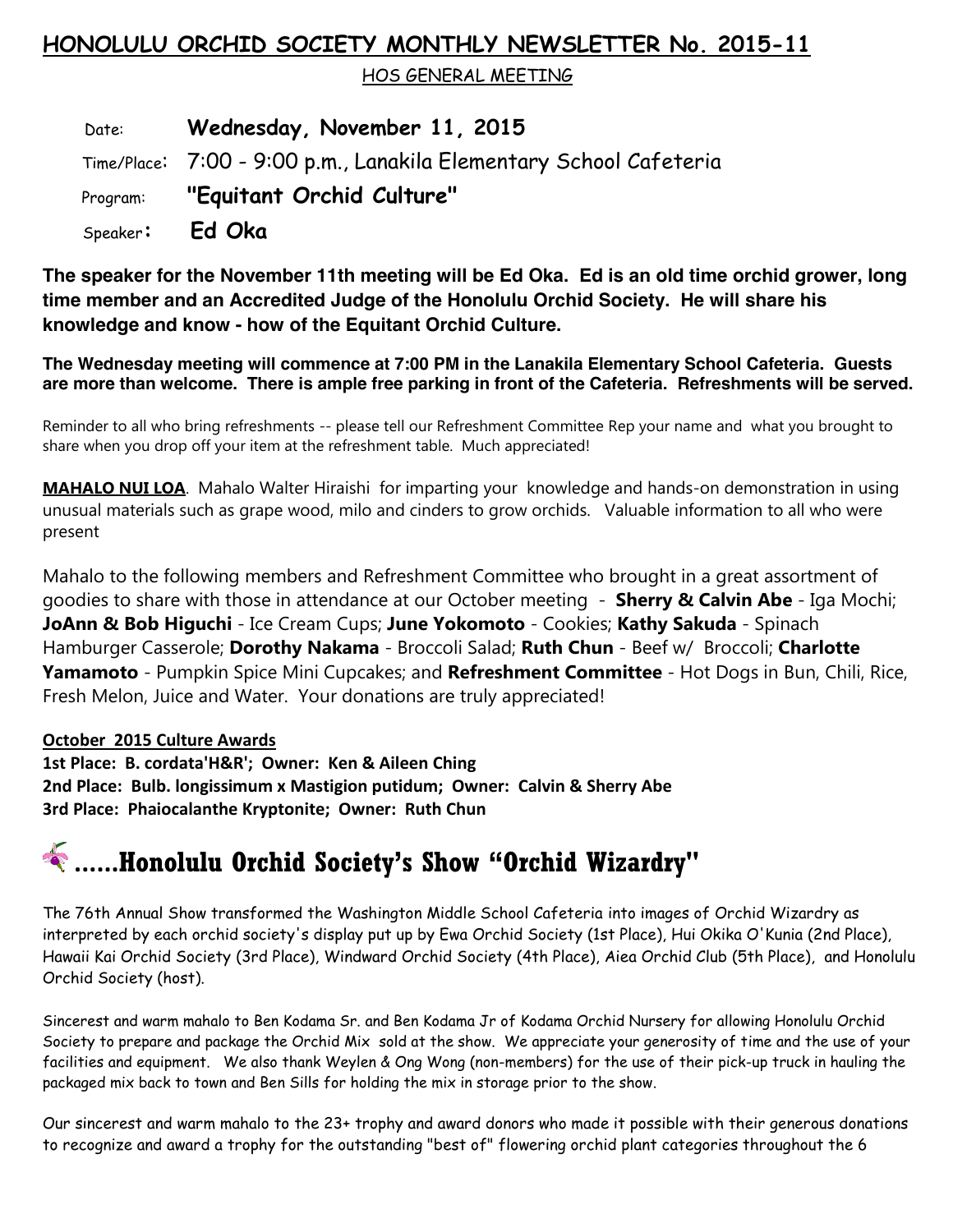displays, the 50+ individuals who volunteered their time and services and to all the orchid societies and vendors who rendered their hard work, time and generous support to make Honolulu Orchid Society's 76th Show a success at the Washington Middle School Cafeteria. We express our heartfelt appreciation to all those who donated various items, baked goods and other foods to the HOS Table and to those who also brought in foods which was enjoyed by all volunteers and sellers. **You each served willingly in the assignment given and we truly appreciate your dedicated help.** Mark your calendar for next year's show as reservations have been made to hold HOS's 77th Show during the period October 7 to October 9, 2016.

Special thanks to our Show Committee: Co-chairs: Ben Sills and Williette Wong; Plant Sales/Treasurer: Mel Waki; Layout: Ben Sills; Awards: Robert Moffitt; Registration: Brad Lau & Ruth Chun; Orchid Culture Program: Ben Kodama, Jr.; Publicity, Japanese media: Mel Waki and Charlotte Yamamoto.; Overall media coverage: Marisa Maemori and Kathy Sakuda; Manpower: Carol De Witt; Hospitality: Jackie Lai & Charlotte Yamamoto; HOS Display: Williette Wong; HOS Sales Table: Kathy Sakuda & JoAnn Higuchi; Membership: Ron Yamauchi; Clean-up: All members and friends present at breakdown.

**Best in Show (Florence Kodama Memorial Trophy)** was given to **Den. Waianae Blush; Owner - H & R Nurseries, displayed in the Hawaii Kai Orchid Society Display.**

Awards were given to the following in the HOS Display:

 **Best Cattleya in Show (Richard Takafuji Memorial Trophy) and Best Flowering Specimen Plant (Dorothy Oka Memorial Trophy)** - Lc. Tristar Bouquet 'Pam'; Owner - Pam Waki **Best Lavender Cattleya (Harry Whang Memorial Trophy)** - C. Porcia 'Cannizaro'; Owner - Brad Lau **Best Other Color Vanda** - V. Tristar Blue; Owner - Ken & Aileen Ching **Best Other Color Dendrobium** - Den. Enchantment; Owner - Clem Roldan  **Best Oncidium (Equitant Variegata or Rodricidium)** - Rrm. Wiz x Rrm. Just Dandy; Owner - Pam Waki **Best Species (Dr. Stephen H. Saul Memorial Trophy)** - Ceratostylis retisquama; Owner - Eddie Peltier

Merit Awards were given to the following at the show:

**Dtps. Maui Galaxy 'Dark Splash' CR/HOS 79.0 pts**; Owner - Sheila Andrade; Ewa Orchid Society Display **Dtps. Maui Galaxy AM/HOS 82.7 pts**; Owner - Sheila Andrade; Ewa Orchid Society Display **Lc. Tristar Bouquet 'Pam' CCM/HOS 83.3 pts**; Owner - Pam Waki; Honolulu Orchid Society Display **Ceratosylis reisquama CCM/HOS 86.7 pts**; Owner - Eddie Peltier; Honolulu Orchid Society Display **Den. Waianae Blush CCM/HOS 88.0 pts**; Owner - H&R Nurseries; Hawaii Kai Orchid Society Display **Den. Enchantment AM/HOS 81.3 pts**; Owner - Clem Roldan; Honolulu Orchid Society Display **Congratulations Sheila, Pam, Eddie, H&R Nurseries and Clem!**

**NAME RECOGNITION**. Members, if you assisted, shared refreshments at meetings or at shows, helped with the display set ups, breaking downs, exhibited your blooming plants and greenies and/or props, but your name was not listed, please note that it is not intentional. We greatly appreciate your donations, services and sharing of your plants. Every effort is made to observe who is present and helping out at the meetings and shows while I am also doing other society related "stuff", or pitching in with our display too...but sometimes you are missed inadvertently. Should this happen, please see the Correspondence Secretary at the next General Membership meeting and the correction will be made in the following month's newsletter. Mahalo for your patience and understanding.

**DECEMBER 2015 GENERAL MEETING** - An old-fashioned family night **Christmas Holiday Pot Luck** will be held at our December General Membership Meeting on **Wednesday, December 9th**. Let us all gather in the Lanakila Cafeteria, have fun and laughter and enjoy each other's company. Members bring in whatever favorite food items you would like to share. If no can cook or bring food- that's okay, just bring yourself and enjoy the evening with us anyway! We make do with what we have to offer. Paper goods and Beverage will be provided by HOS Refreshment Committee Put your name on the utensils and serving dishes you personally bring so you can get them back. **Please bring food items in by 6:00 pm so as to allow time for set-up in order to start eating by 6:30 pm.**

**2015 ORCHIDIST OF THE YEAR** - **Nominations are now being accepted for 2015 Orchidist of the Year**. The 2015 Orchidist of the Year will be announced at the 2016 Annual Business & General Membership Meeting and Installation Banquet. Submit written justification that showcase the individual's outstanding attributes that qualifies the person as Orchidist of the Year. Mail to Honolulu Orchid Society, P O Box 558, Honolulu HI 96809-0558 or turn it in to a HOS Board Officer at the General Meetings**. Deadline is NLT the December 2015 General Membership Meeting**.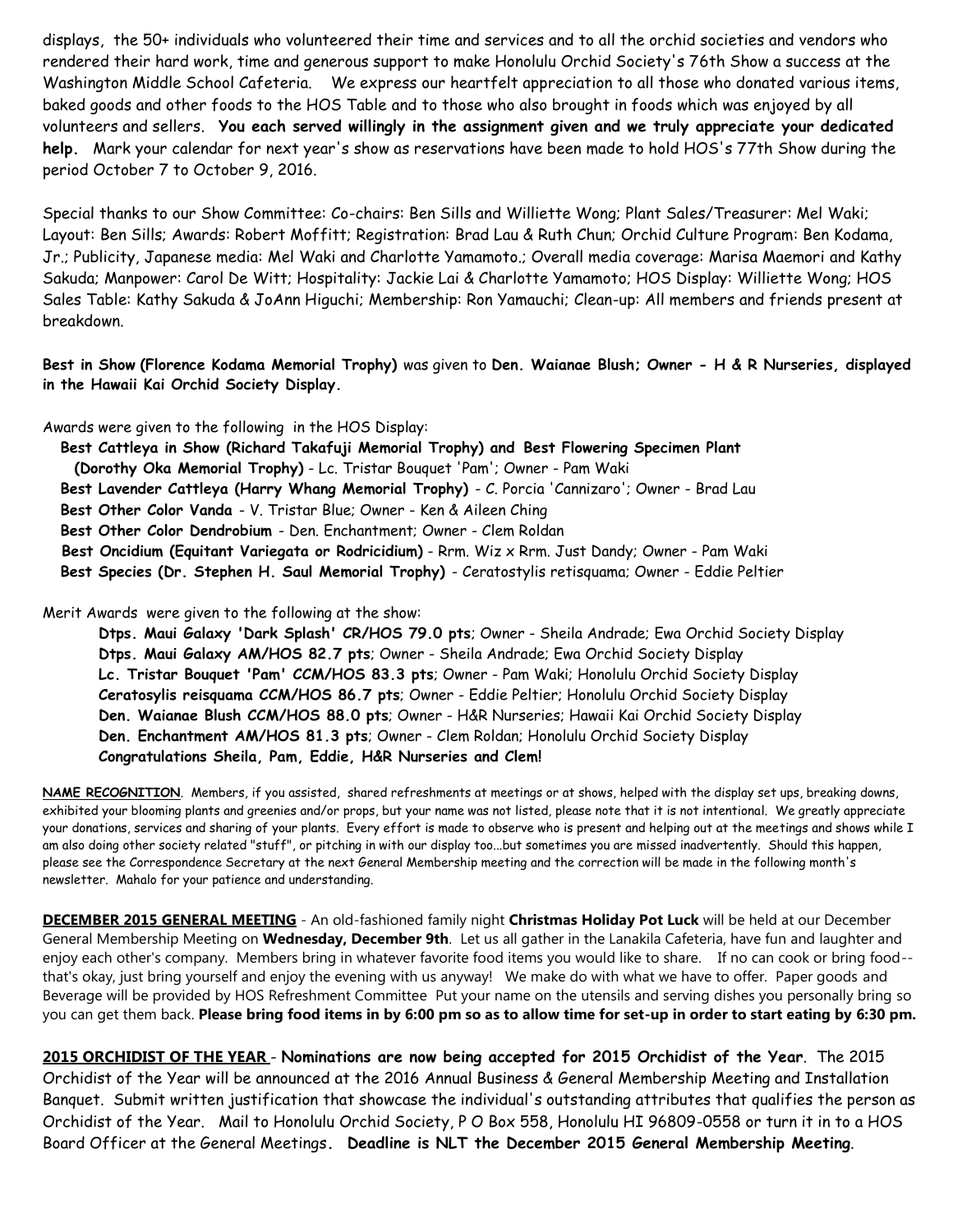**2016 HOS MEMBERSHIP** - 2015 calendar year end is coming to a close in a few months! **Current membership expires December 31, 2015**. We look forward to new and renewed memberships within Honolulu Orchid Society. Please submit 2016 HOS Membership Application Form which is included in this newsletter; or you may see Carol De Witt at the General Meeting for a form. Please return completed form with current mailing address and other information as requested on the form (include the mailing label from your newsletter or journal) with your check made payable to Honolulu Orchid Society and mail to HOS Membership Committee, P O Box 558, Honolulu HI 96809-0558. Mahalo!

**DO YOU HAVE A NEW ADDRESS??? GENTLE REMINDER**: Members -- **IF/WHEN YOU RELOCATE** -- please download from the HOS website a copy of the HOS Membership Registration Form and **submit your change of address immediately to us** or inform us through email or a short letter. It would help expedite address changes versus finding out upon return of your newsletter from the post office which sometimes do not have a forwarding address. It helps us in saving to pay additional postage for your returned newsletter.

HOS Website - Have you visited our website lately? Go to honoluluorchidsociety.org and check out the site. Members may contribute to the site by sending their info to hos558@yahoo.com. Members should subscribe to the HOS website by inputting their email address in the subscribe column. When you subscribe, you will get immediate notification of any new posts on the website.

**2016 ANNUAL GENERAL MEMBERSHIP BUSINESS MEETING AND INSTALLATION BANQUET**. Calendar year 2016 Officers and Board of Trustees will be sworn into office at the Honolulu Orchid Society's 2016 first Annual Business & General Membership Meeting and Installation Banquet. The meeting and banquet will be held at the **Fort Shafter Hale Ikena Restaurant on Sunday, January 17, 2016 starting at 10:00 am.** Mark your calendar to keep the date open, fill in and submit your reservation form with payment, included in this newsletter, and we'll see you there.

It is a Sunday Brunch Buffet with an array of fresh fruits, assorted fresh vegetables, pastries, create your own omelet station, craving station, hot breakfast and lunch entrees, desserts and beverages. The cost is \$30.00 per person (age 11 & above), \$20.00 per child (age 6 to 10 years old) and \$15.00 per child (age 3 to 5 years old).

We look forward to the membership attending.